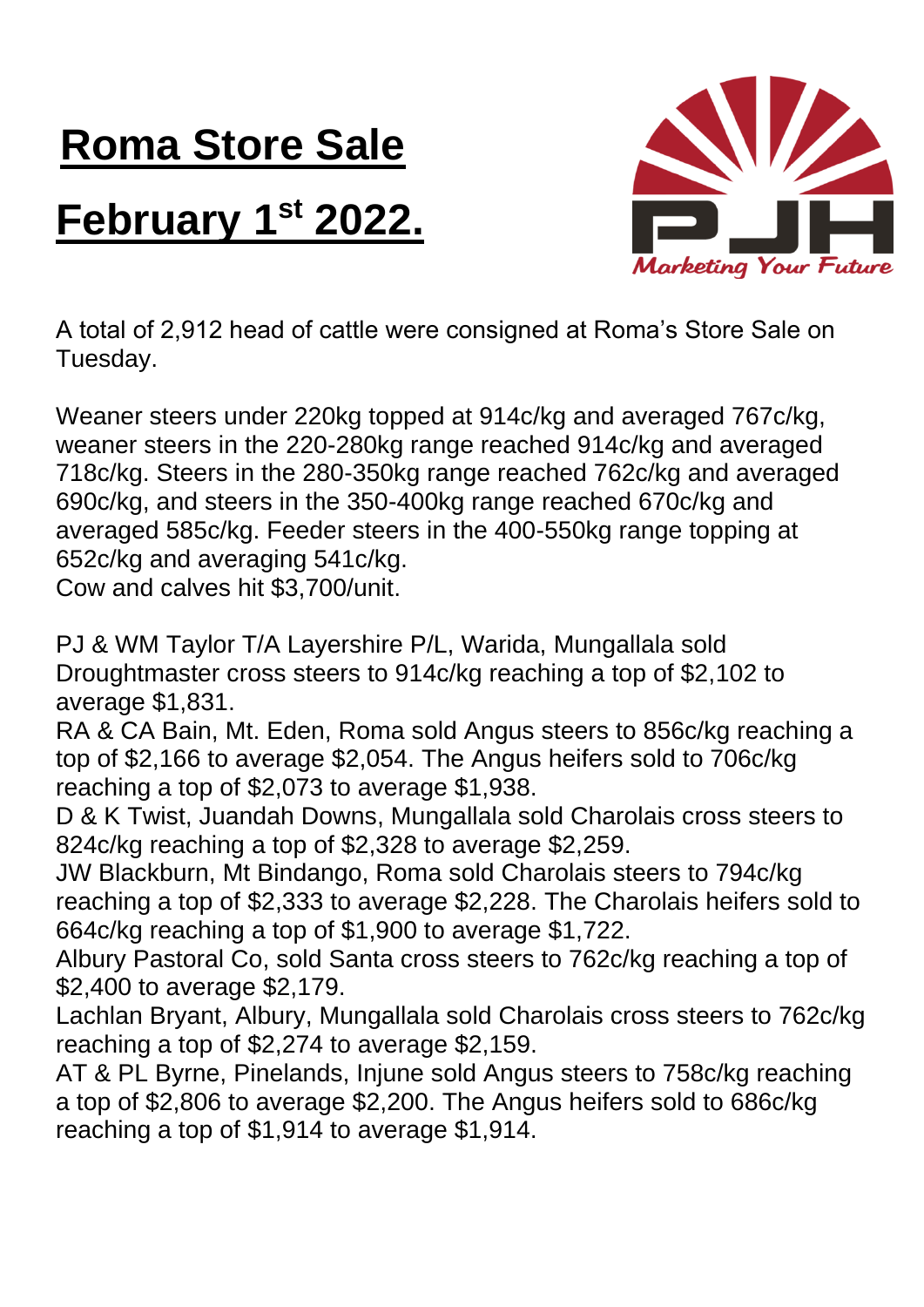EW Hoffman, Boreview, Wallumbilla sold Santa cross steers to 744c/kg reaching a top of \$2,531 to average \$2,355.

AR & SM Russell, Glenrowan, Augathella sold cross breed steers to 740c/kg reaching a top of \$2,246 to average \$2,161.

AR & TM Marsh, Hillsborough Station, St George sold Angus cross steers to 702c/kg reaching a top of \$2,001 to average \$1,958. The Angus cross heifers sold to 668c/kg reaching a top of \$1,924 to average \$1,752.

IJ & CE Wilson, Wyreema, Injune sold Angus cross steers to 698c/kg reaching a top of \$2,550 to average \$2,232. The Angus cross heifers sold to 684c/kg reaching a top of \$2,148 to average \$2,022.

IR & DL Andrews, Roma sold Angus cross steers to 690c/kg reaching a top of \$2,334 to average \$2,334.

LJ & LE Cormack/Cormack Clan PTY LTD, Chrystalbrook, Wallumbilla sold Angus cross steers to 680c/kg reaching a top of \$2,480 to average \$2,361.

Defiance Cattle Co, Roma sold Santa cross steers to 654c/kg reaching a top of \$2,536 to average \$2,488.

DC Diamond Past, Mirri Mirri, Hannaford sold Brahman steers to 644c/kg reaching a top of \$2,254 to average \$2,034.

DEC & PL Volz, Fortland, Charleville sold Santa cross steers to 640c/kg reaching a top of \$2,240 to average \$2,136.

John R Bodkin, Kamaruka, Mitchell sold Santa cross steers to 602c/kg reaching a top of \$2,540 to average \$2,285.

Ross Pitkin, Bungaban Park, Taroom sold cross breed steers to 576c/kg reaching a top of \$2,661 to average \$2,587.

JH & SM Mulcahy, Pringle Downs, Roma sold Droughtmaster steers to 558c/kg reaching a top of \$2,344 to average \$2,246.

TC & MB Busiko, Ross Creek, Roma sold Brahman steers to 534c/kg reaching a top of \$2,555 to average \$2,473.

Pitkin Family Trust, Wandoan sold cross breed steers to 530c/kg reaching a top of \$2,421 to average \$2,394.

Heifers under 220kg topped at 745c/kg and averaged 689c/kg, while heifers in the 220-280kg range topped at 730c/kg and averaged 646c/kg. Heifers in the 280-350kg range topped at 704c/kg, averaging 631c/kg. Heifers in the 350-450kg range topped at 630c/kg, averaging 544c/kg.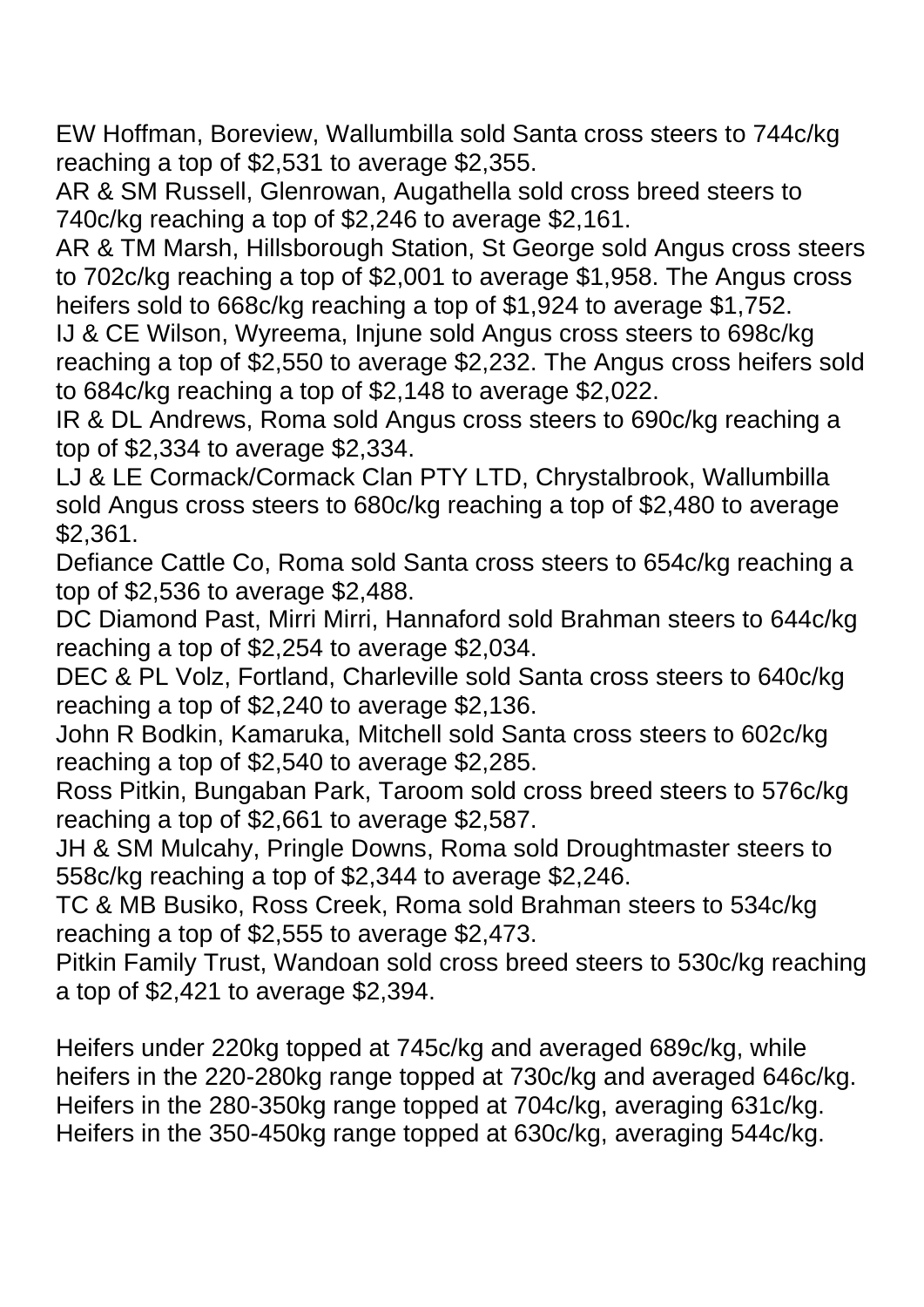RGL Tully, Homebush Lane, Mitchell sold Santa heifers to 678c/kg reaching a top of \$2,034 to average \$2,034.

Cows in the 300-400kg range reached 340c/kg and averaged 250c/kg, while cows in the 400kg-500kg range reached 386c/kg and averaged 347c/kg. Cows over 500kg topped at 380c/kg, averaging 360c/kg.

RL & JD Davidson, Hillandale, Wandoan sold Santa cross cows to 380c/kg reaching a top of \$2,720 to average \$2,720. Lyndale Grazing 2 PTY LTD, Lyndale, Roma sold Brahman cross cows to 371c/kg reaching a top of \$2,133 to average \$2,036.

The Estate of Perry Benecke, Bora, Jackson sold Droughtmaster cross cows and calves to \$3,700/unit.

AR, C & NJ Hamilton, Beresford, Taroom sold Angus cows and calves to \$3,425/unit.

## *NEXT STORE SALE IS 8 th FEBRUARY PJH SELL 7 th POSITION*